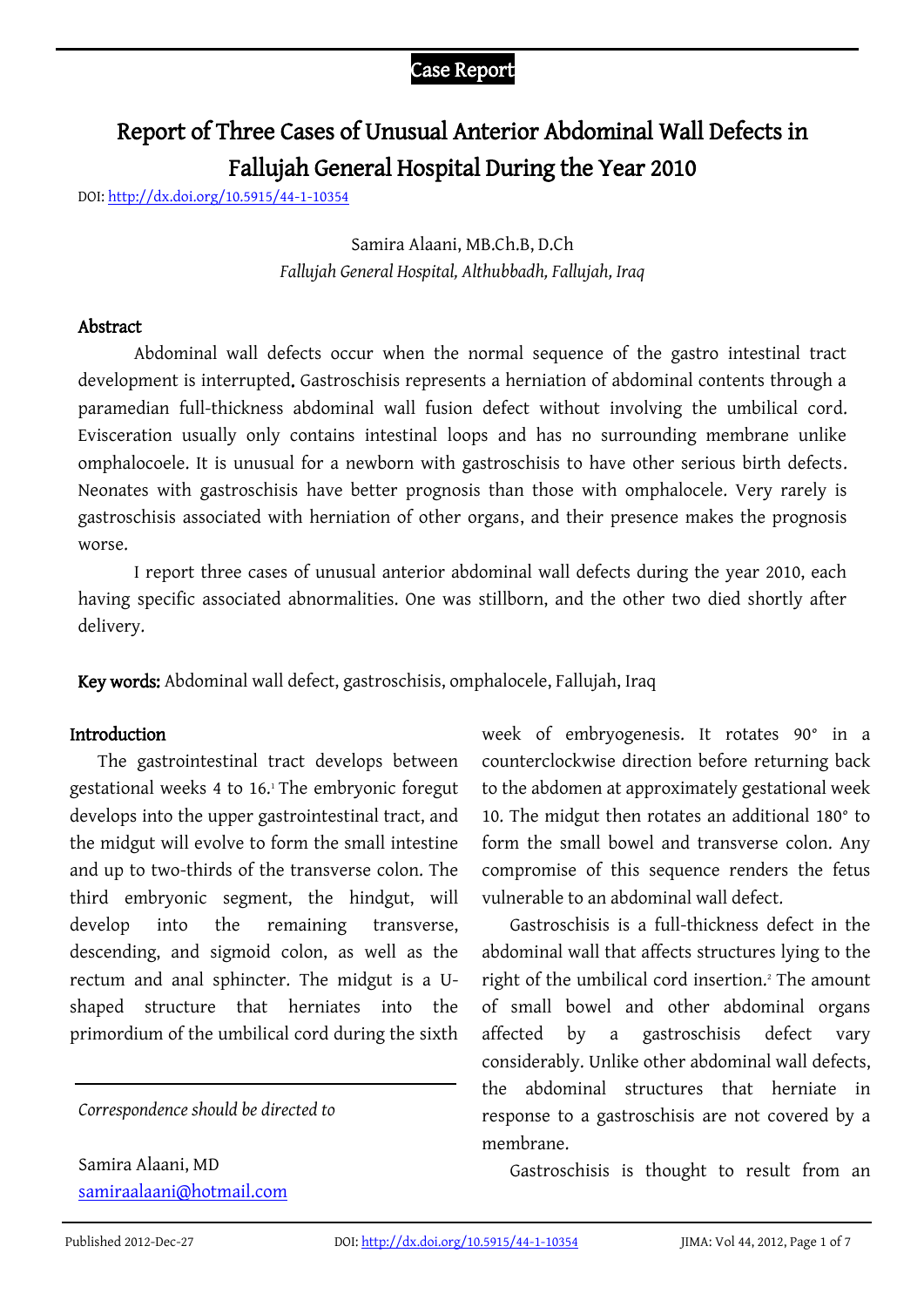ischemic insult to the developing body wall.<sup>3</sup> Specifically, the right umbilical vein and right omphalomesenteric artery supply the developing gastrointestinal tract until they involute. Disruption of this process is hypothesized to result in ischemia of the abdominal wall and in severe cases, gastroschisis. The defect is usually small in size (< 2.5 cm in diameter).

Omphalocele is postulated to occur around 4 weeks of gestation when the lateral body folds move ventrally and fuse in the midline to form the abdominal wall.<sup>1</sup> Incomplete fusion of these folds is thought to cause a defect allowing protrusion of 1 or more loops of the bowel, sometimes accompanied by the liver or other abdominal organs. In contrast to gastroschisis, an omphalocele defect is covered by a peritoneal membrane on its inner surface, amnion on its outer surface, and an interposing layer of Wharton's jelly.<sup>2</sup> The umbilical cord inserts into this membrane at a location far from the abdominal wall. The defect can vary in size from a few centimeters to most of the anterior abdominal wall.

The incidence of gastroschisis is 0.4 to 3 per 10,000 live births, and the incidence of omphalocele is 1.5 to 3 per 10,000 live births.<sup>4-6</sup> The incidence of gastroschisis appears to be increasing, whereas the incidence of omphalocele appears stable. Factors associated with an increased likelihood of gastroschisis include young maternal age (mother aged 20 years or younger), cigarette smoking, use of illicit drugs, vasoactive over-the-counter drugs and environmental toxins.

Infants with omphalocele and gastroschisis are also at increased risk for other congenital anomalies. Infants with gastroschisis are at increased risk (20%) for gastrointestinal anomalies such as intestinal atresia, malrotation, volvulus or intestinal infarction but are not usually at increased risk for extragastrointestinal defects. They usually have normal karyotype.<sup>3</sup> On the

other hand infants with omphalocele are at increased risk (50-70%) for cardiac defects, Meckel's diverticulum, and bladder exstrophy, etc. Up to 10% of omphalocele patients have Beckwith-Wiedemann syndrome resulting in macroglossia, organomegaly, early hypoglycemia, and a greatly increased risk of Wilm's tumor, hepatoblastoma, and neuroblastoma later in childhood. Thirty percent will have chromosomal abnormalities. The size of the omphalocele does not appear to influence the likelihood of additional anomalies.

# Case Reports

# *Case 1*

A 3000 gm male was born in March 2010 in Fallujah General Hospital by spontaneous vaginal delivery, to a primigravida, aged 23 years and living in Fallujah city, Alshuhadaa district. She had normal, uneventful pregnancy with no history of hypertension or diabetes, no history of smoking, no exposure to X-ray irradiation, no history of any drug use other than supplemental vitamins and minerals. She is consanguineously married. There was no history of abortion and there was no family history of fetal anomalies. No fetal anomalies were detected on routine prenatal sonography. The baby was full-term and gasping and died within 30 minutes of birth. There was a small right periumbilical defect in the abdominal wall through which the small and large intestine were herniated (Figure 1). There was associated right thoracic cage abnormality (some ribs could not be palpated). No other abnormalities were detected. Hair samples from the mother have been examined for trace minerals in Microtrace Minerals Gmbh Environmental and Clinical Laboratories in Germany and showed high levels of bismuth (8.18  $\mu$ g /g, acceptable range < 0.27  $\mu$ g  $/g$ ) and mercury (6.91 µg /g, acceptable vale <0.60  $\mu$ g /g). The report is available as a supplementary [file in the online version of this article.](http://jima.imana.org/article/downloadSuppFile/10354/44-1-10354-s1)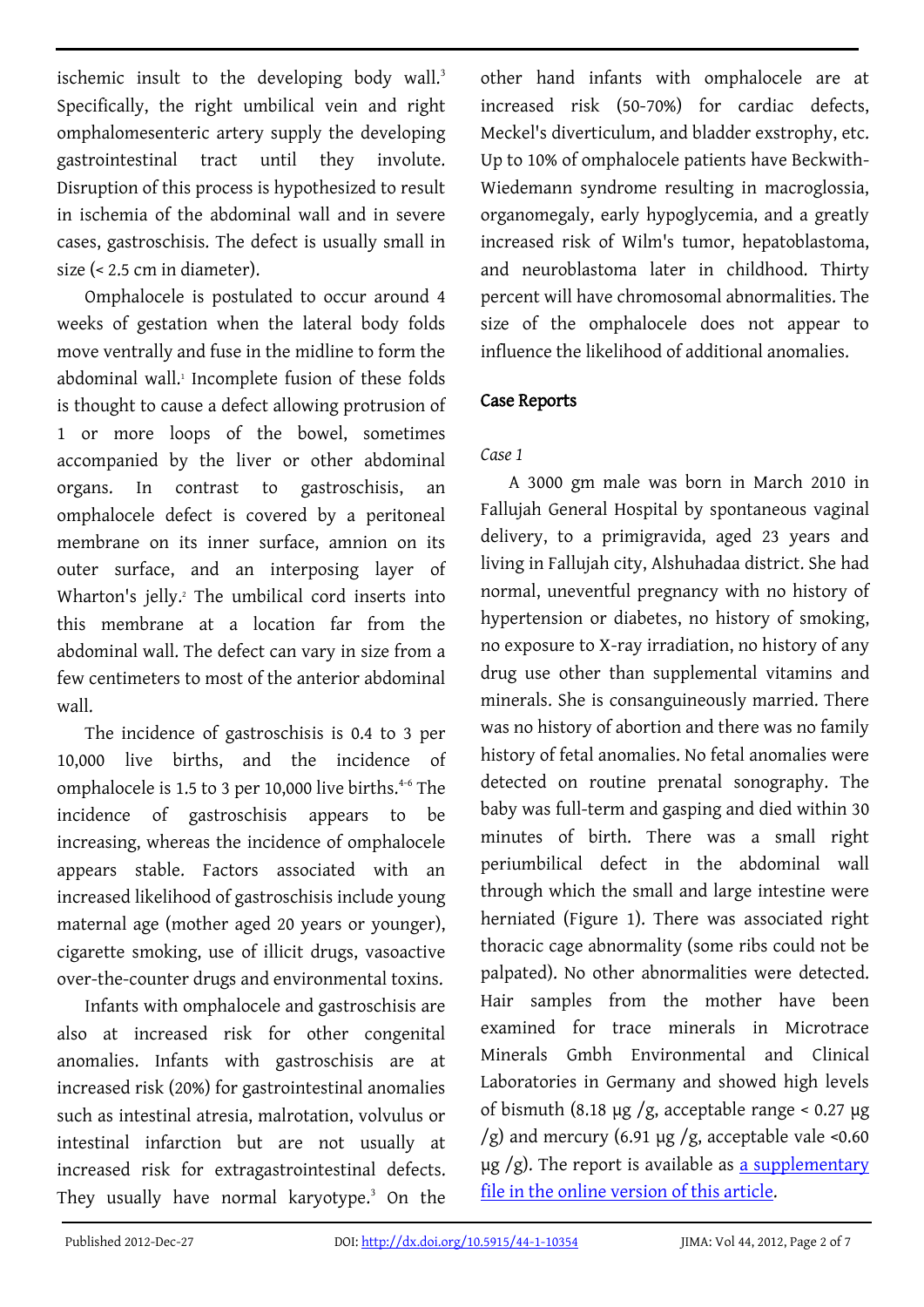

**Figure 1. Herniation of small and large intestine through a small right periumbilical wall defect with associated right thoracic cage abnormality (case 1).**

#### *Case 2*

A 3500 gram male was born in November 2010 at Fallujah General Hospital by spontaneous vaginal delivery to a 23-year old primigravida living in Fallujah, Almuallimeen district. She had no history of diabetes or hypertension, smoking or exposure to X-ray. There was no history of using NSAIDs, aspirin, acetaminophen, pseudoephedrine or other known teratogenic drugs. There was no history of abortion and no family history of fetal anomalies. She gave history of regular antenatal visits. An anterior abdominal wall defect was detected on routine prenatal sonography. The parents were not relatives.

On examination, the infant was full term, gasping on arrival to the neonatal care unit and died within a few minutes of birth. There was an approximately  $3 \times 4$  cm abdominal wall defect involving the full thickness of the abdominal wall slightly up and to the right of the umbilical cord with herniation of the stomach, small and large intestine and the liver*.* There were no other associated external anomalies (Figure 2).

# *Case 3*

A baby was stillborn, weighing about 2500 grams, a product of spontaneous vaginal delivery, January 7, 2010, to a 24 year-old G2 P1 patient from Fallujah. She was not hypertensive or diabetic. She was a non-smoker and had no history of exposure to X-ray irradiation. She had no history of using NSAIDs, aspirin, acetaminophen, pseudoephedrine or other known teratogenic drugs. She gave no history of abortion, and there was no family history of fetal anomalies. No fetal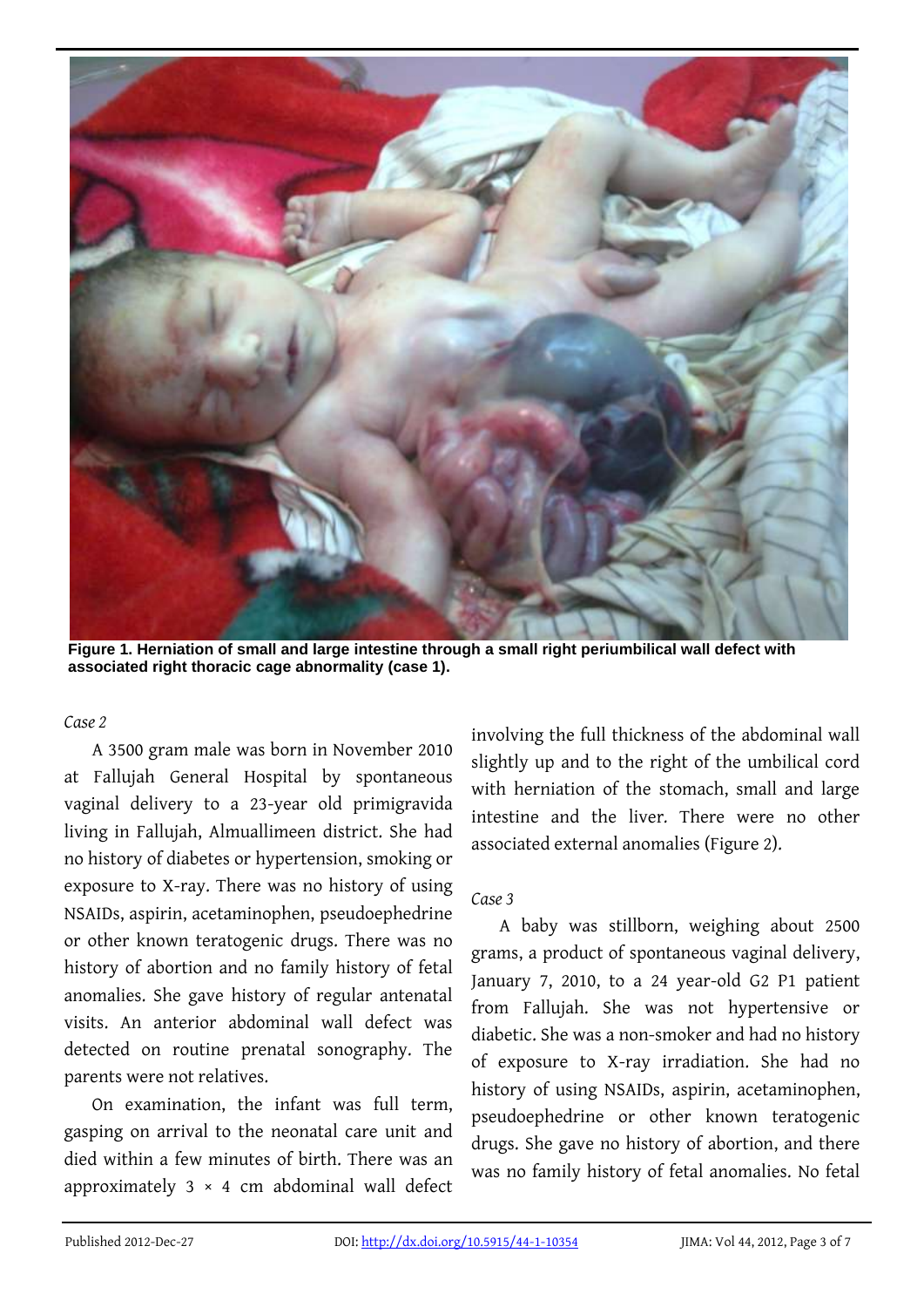

**Figure 2. Herniation of liver, stomach, small and large intestine through a full thickness abdominal wall defect (case 2).**

anomalies were detected on routine prenatal ultrasound scan done during the 3<sup>rd</sup> trimester. She is consanguineously married.

On examination, the stillborn showed ambiguous genitalia and a large abdominal wall defect involving the right periumbilical region with herniation of small and large bowel, liver and spleen. There was also associated scoliosis, pelvic abnormality and equinovarus deformity of both feet (Figure 3).

I examined the three cases and photographed them with my cell phone camera. The normally inserted umbilical cords were clamped and cut under my supervision.

## Discussion

Abdominal wall defects can be identified prenatally via ultrasound or measurement of alpha-fetoprotein levels (AFP) within the amniotic fluid.<sup>3</sup> Alpha-fetoprotein is the fetal analog of albumin, and maternal serum AFP (MSAFP) reflects the level of AFP in the amniotic fluid. In gastroschisis, MSAFP is markedly abnormal; up to 9 times the median value whereas on omphalocele MSAFP is elevated by only 4 times the median. A prenatal diagnosis of gastroschisis or omphalocele allows the family time to make preparations for the infant's care after birth.

Gastroschisis is a right paraumbilical defect involving all layers of the abdominal wall. Synonyms used to describe gastroschisis include paraompholocoele, laparoschisis and abdominoschisis.<sup>5</sup> The small bowel always eviscerates through the defect and is, by definition, non-rotated and lacking secondary fixation to the posterior abdominal wall. Skin is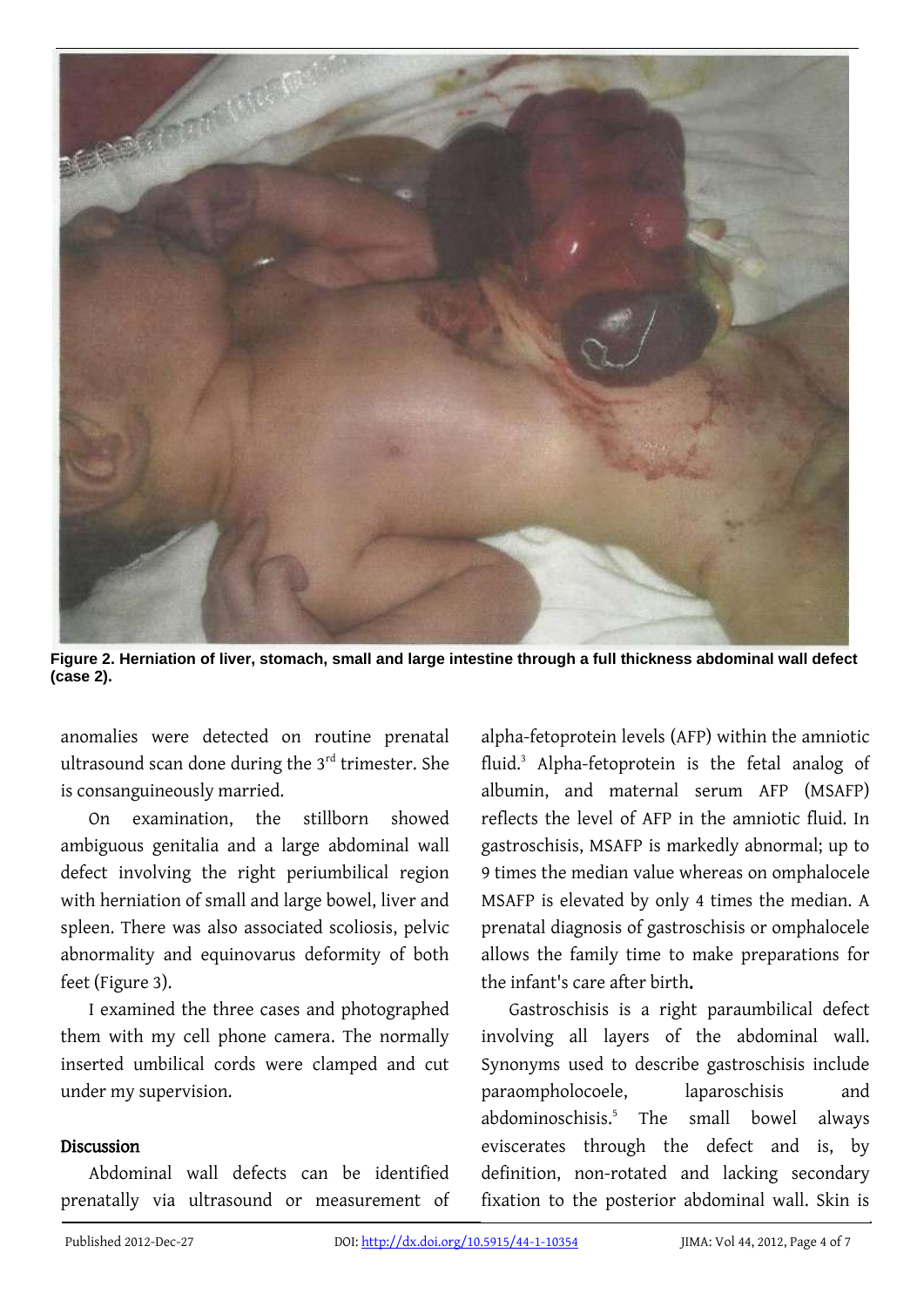

**Figure 3. Stillborn with ambiguous genitalia, scoliosis, pelvic bone abnormalities and equinovarus deformity of both feet associated with herniation of liver, spleen, small and large bowel through an abdominal wall defect (case 3).**

rarely interposed between the defect and the umbilical cord.<sup>6</sup> The loops of bowel are never covered by a membrane; hence, they are directly exposed to the amniotic fluid. Alpha-fetoprotein levels are usually markedly elevated. The loops usually develop a fibrinous coating and are matted together. Other organs that may eviscerate are the large bowel (often), the stomach and portions of the genitourinary system (occasionally). The location on the left side has very rarely been reported. Congenital abnormalities of the other systems are seldom noted.

Gastroschisis is found either incidentally during second trimester ultrasound scan (or during targeted ultrasound scan) or because of elevated MSAFP.<sup>7</sup> The diagnosis can be made with endovaginal sonography as early as 12 weeks, however caution should be taken not to diagnose gastroschisis prior to 11 weeks' gestation due to the normal evisceration of the fetal bowel as part

of normal embyogenesis at that time).<sup>8,9</sup> The striking feature in the fetus presenting with gastroschisis is the multiple loops of bowel floating freely in the amniotic fluid. Since gastroschisis is usually not associated with other congenital or chromosomal anomalies, it carries a much better prognosis. Possible causes of death in this group would include complications of the surgical procedure for its repair, associated intestinal atresia, and low birth weight. These fetuses seem to get the most benefit from early prenatal diagnosis since they can be prospectively followed for intrauterine growth restriction and obstruction of gastrointestinal tract, as well delivery in a tertiary care center with an available pediatric surgeon. The size of the defect or the length between the diagnosis and the delivery does not influence the prognosis; thus early delivery does not appear indicated unless there is severe fetal growth restriction or other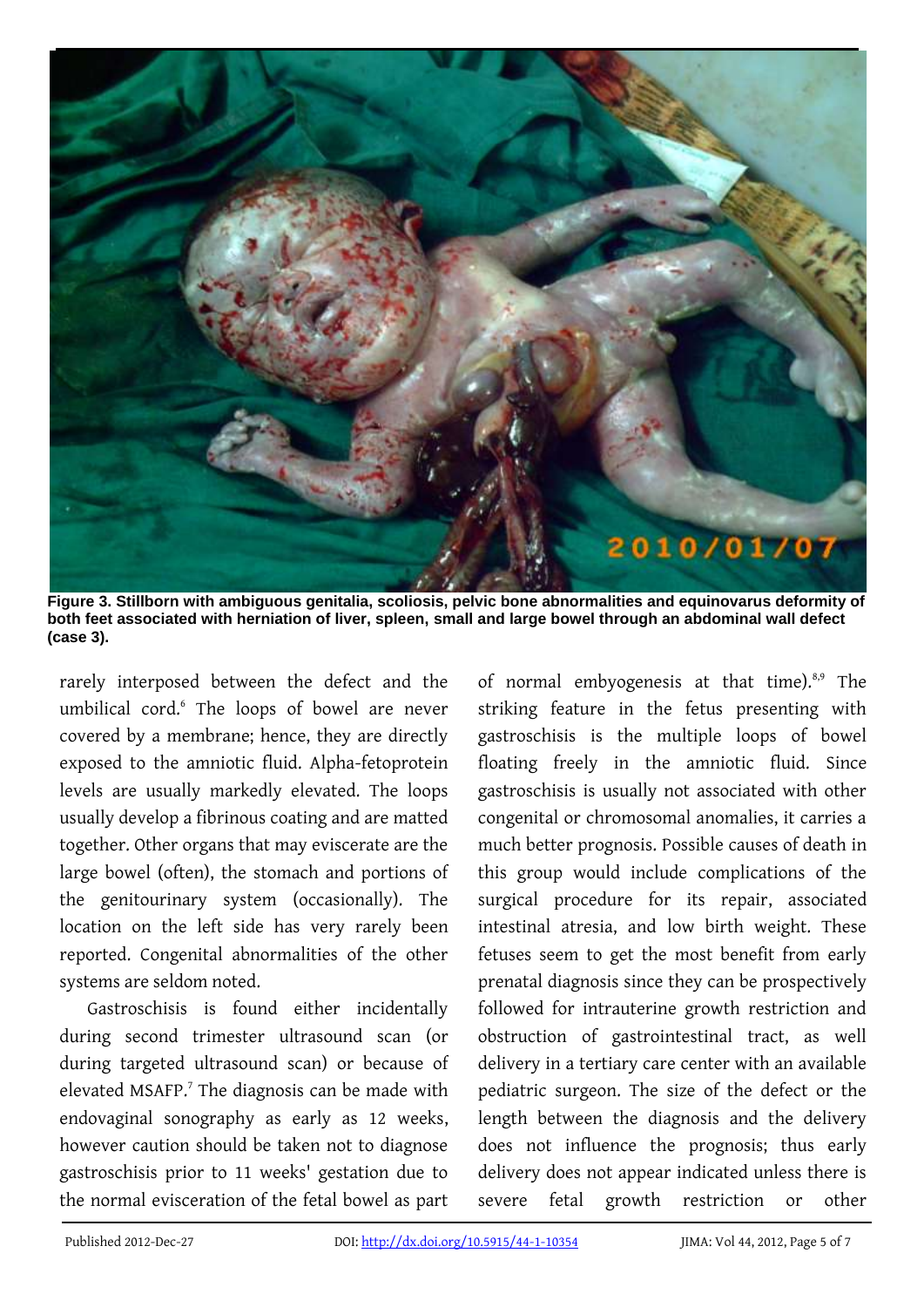complications.<sup>10</sup>

In Fallujah, prenatal ultrasonography is done routinely but not adequately. There are many cases of fetal anomalies that are missed because the equipment quality is poor and the sonographers' training is relatively inadequate. In addition, MSFAP is not done routinely. Karyotyping is not available. Autopsy is generally only performed in medicolegal or police cases, and no autopsy was requested or performed for these three cases. These factors made the diagnosis of these defects difficult.

During the year 2010, 3 cases of unusual abdominal wall defects were reported in Fallujah General Hospital out of 7,314 total births. The incidence was about 4/10,000 births compared to the overall incidence of 0.4-3/10,000 births for gastroschisis and 1.5-3/10.000 live births for omphalocele.

The first two babies died shortly after birth. The third was stillborn. Detailed history from the 3 cases revealed that there were no risk factors and no exposure to known teratogens. The first case was associated with rib cage abnormality in addition to herniation of the small and large bowel. The second case was associated with herniation of liver in addition to the intestine. The third case was associated with ambiguous genitalia, spine, pelvic & lower limb abnormalities in addition to the abnormally large abdominal wall defect. All three case were very unusual, a combination that has not been previously reported in the literature.

Only the mother of the first case had her hair tested for various minerals. That was because at the time of its birth, a research study was conducted in collaboration with the Cancer and Birth Defect Foundation in London in the period between early January and late May 2010 to test for the presence of environmental pollution in Fallujah patients with birth defect. Only the first case was included in that study. The presence of high concentrations of mercury and bismuth $11$ may suggest that environmental pollution from mercury, bismuth and perhaps other trace minerals is the cause of the high incidence and the strange presentations of anterior abdominal wall thickness defects in Fallujah patients.

The three cases are unusual. The exact diagnosis of the anomalies is unclear. The herniation of viscera other than bowel and the large size of the defects strongly suggest the diagnosis of omphalocele. On the other hand, the presence of normal umbilical cord insertion suggests gastroschisis. Unfortunately, karyotyping and autopsy were not performed. Karyotypic abnormalities or the presence of other internal organ abnormalities especially of the heart will favor the diagnosis of omphalocele. This diagnosis is especially possible in case 1 where there was a membrane covering the herniated viscera which probably ruptured during delivery.

The fact that these cases are unusual and do not fit the classical criteria of either gastroschisis or omphalocele suggest a different type of abdominal wall defect that may be related to hitherto unknown teratogen that these women were exposed to in this locality in such a short period of time. Mercury and bismuth which were found at unusually high levels in the hair of the only patient out of these three women who was tested could be that teratogen.

# Conclusion

The occurrence of 3 cases of anterior abdominal wall defects within a period of one year (2010) in Fallujah does not appear to be a random event. Since high level of mercury and bismuth were found in live samples taken from parents of our 1<sup>st</sup> patient, serious consideration should be given to investigate the environment in Fallujah in order to offer logical and urgent solutions for the problem of possible environ-mental teratogen. Since early prenatal diagnosis can lead to better